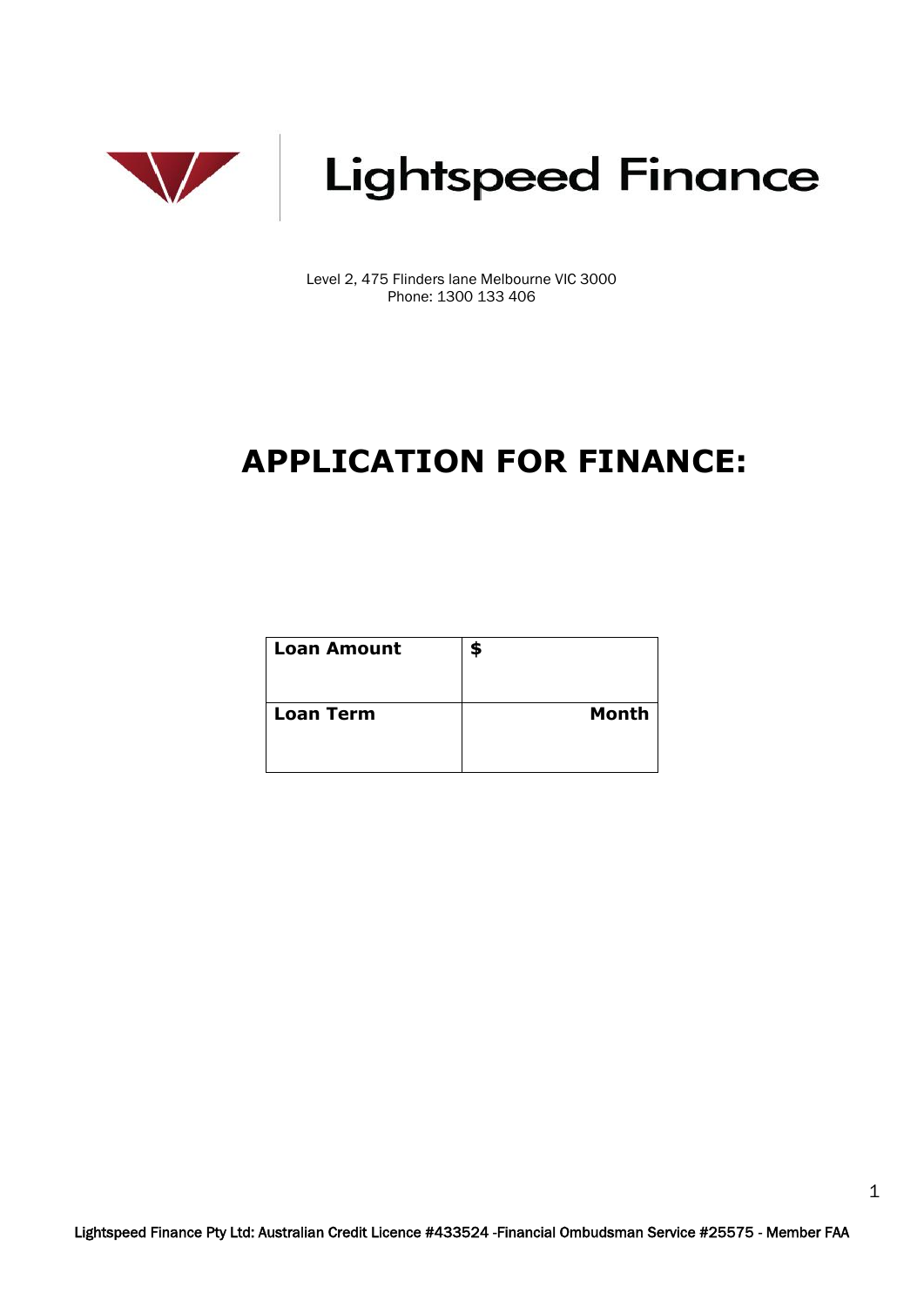

### INDIVIDUAL BORROWER/S Borrower One (1) Surname **First Names** Drivers Licence No. 2008. D.O.B. Residential Address City **State** State **Postcode** Phone Home **Work** Email Mobile

### INDIVIDUAL BORROWER/S

| Borrower Two (2)           |              |                    |          |
|----------------------------|--------------|--------------------|----------|
| Surname                    |              | <b>First Names</b> |          |
| Drivers Licence No.        |              | D.O.B.             |          |
| <b>Residential Address</b> |              |                    |          |
| City                       | <b>State</b> |                    | Postcode |
| Phone Home                 | Work         |                    |          |
| Email                      | Mobile       |                    |          |

| <b>CORPORATE BORROWER</b>   |       |     |            |  |
|-----------------------------|-------|-----|------------|--|
| <b>Company Name</b>         |       |     | <b>ACN</b> |  |
| Registered Office Address   |       |     |            |  |
| <b>Mailing Address</b>      |       |     |            |  |
| <b>Trading Address</b>      |       |     |            |  |
| Director 1                  | Phone | Fax | Email      |  |
| Director 2                  | Phone | Fax | Email      |  |
| <b>Principal Activities</b> |       |     |            |  |
|                             |       |     |            |  |
|                             |       |     |            |  |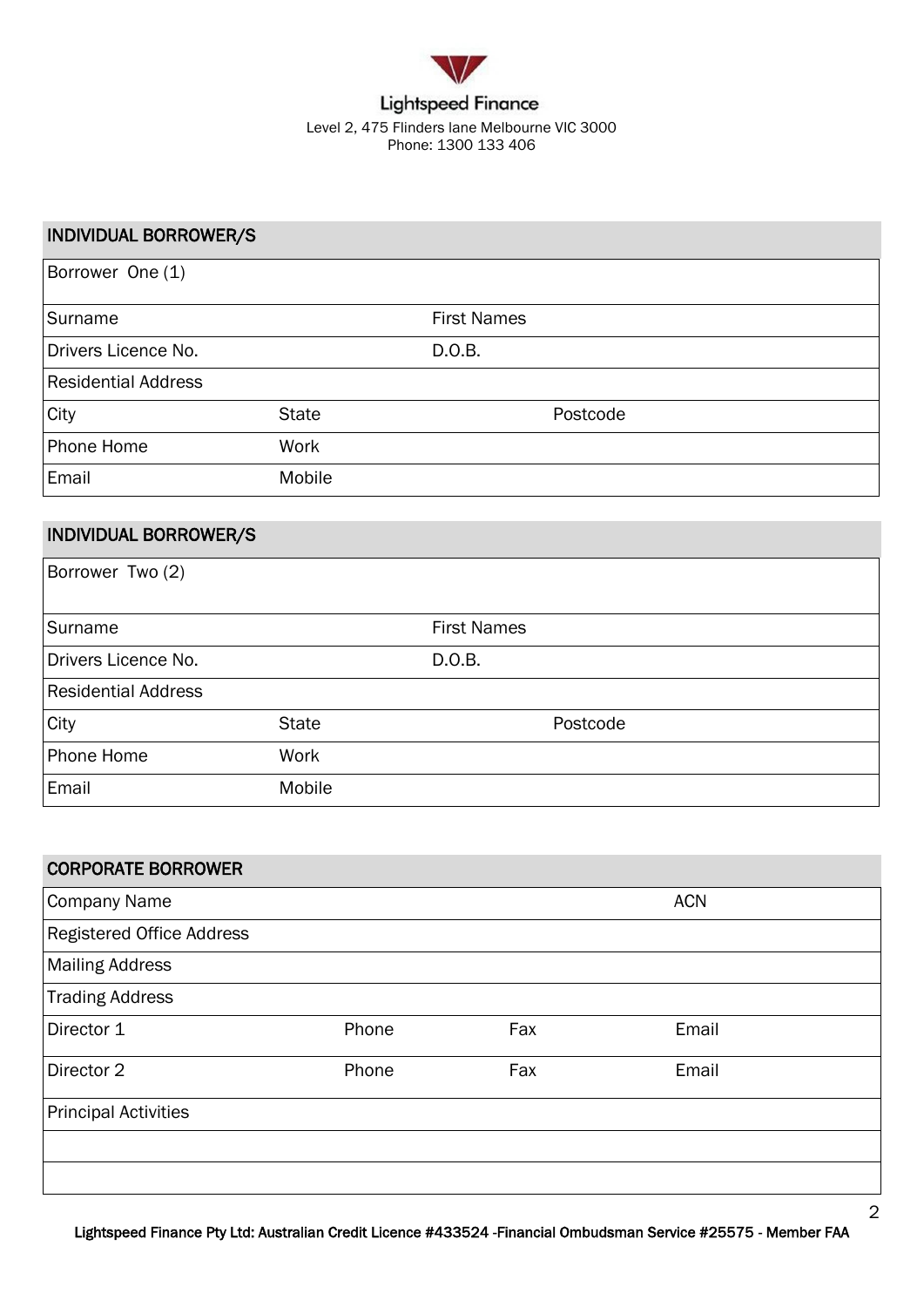

### SECURITY PROPERTY DETAILS

| Address 1:                  | City | <b>State</b> | Postcode |  |
|-----------------------------|------|--------------|----------|--|
| Description of Property     |      | Price/Value  |          |  |
| Contact Person (for access) |      | Phone        |          |  |
| Address 2:                  | City | <b>State</b> | Postcode |  |
| Description of Property     |      | Price/Value  |          |  |
| Contact Person (for access) |      | Phone        |          |  |
| Address 3:                  | City | <b>State</b> | Postcode |  |
| Description of Property     |      | Price/Value  |          |  |
| Contact Person (for access) |      | Phone        |          |  |

| <b>STATEMENT OF ASSETS AND LIABILITIES</b> |       |                          |        |                |  |
|--------------------------------------------|-------|--------------------------|--------|----------------|--|
| <b>Assets</b>                              | Value | Liabilities              | Lender | <b>Balance</b> |  |
| Property 1                                 |       | Mortgage 1               |        |                |  |
| Property 2                                 |       | Mortgage 2               |        |                |  |
| Property 3                                 |       | Mortgage 3               |        |                |  |
| <b>Bank Account</b>                        |       | Credit Cards/Loans       |        |                |  |
| Deposit Paid                               |       | Other                    |        |                |  |
| <b>TOTAL ASSETS</b>                        |       | <b>TOTAL LIABILITIES</b> |        |                |  |

### VALUATION- If Applicable

Lightspeed Finance may order a valuation report of the security property/s. The borrowers consent to the procurement of valuation reports and herewith authorises payment of the costs of valuation reports.

### Authorised Signatory: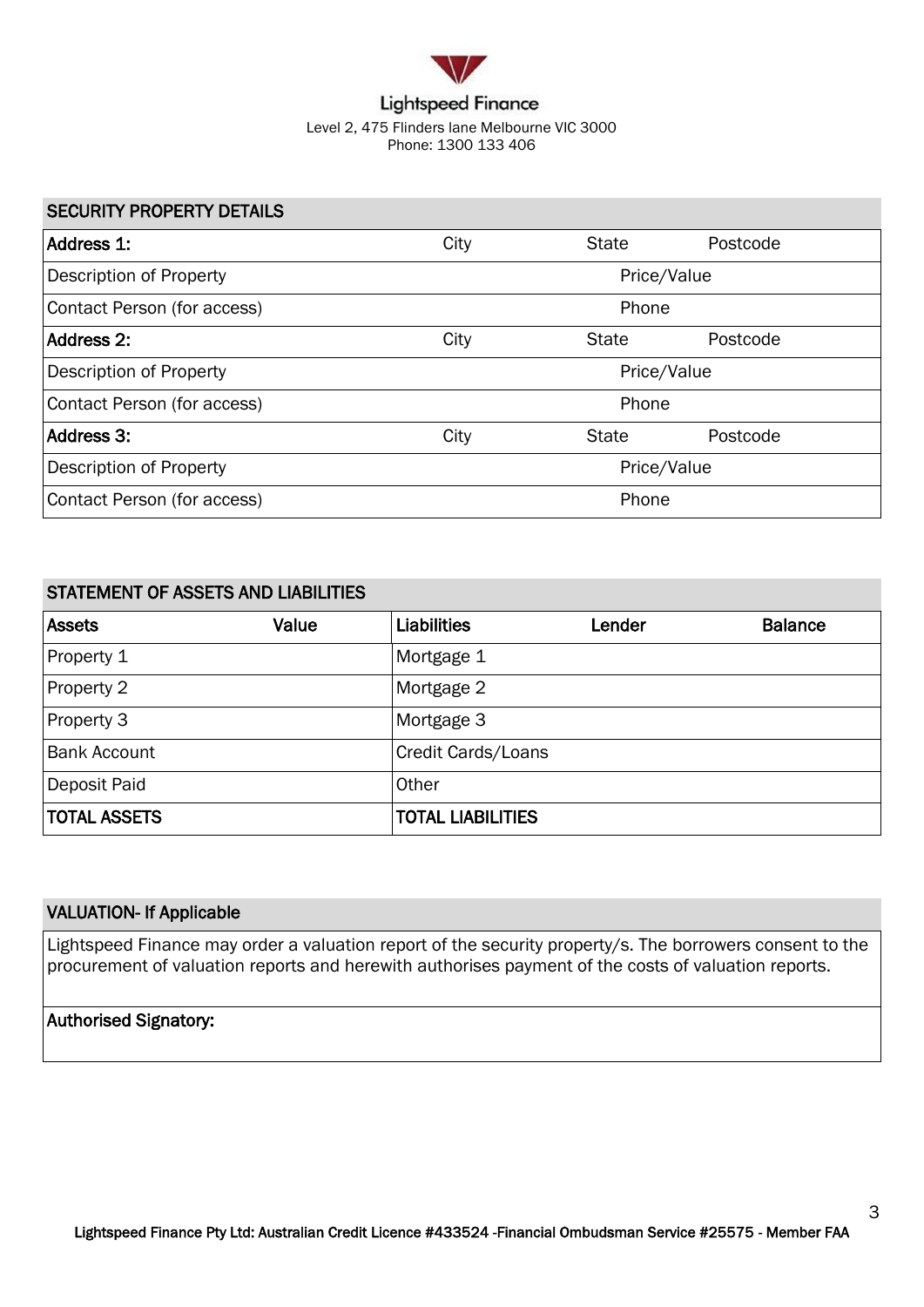

### Level 2, 475 Flinders lane Melbourne VIC 3000 Phone: 1300 133 406

| Section B: Guarantor/s (if applicable) |              |                    |          |  |
|----------------------------------------|--------------|--------------------|----------|--|
| <b>Guarantor:</b>                      |              |                    |          |  |
| Surname                                |              | <b>First Names</b> |          |  |
| Date of Birth:                         |              |                    |          |  |
| <b>Residential Address</b>             |              |                    |          |  |
| City                                   | <b>State</b> |                    | Postcode |  |
| Phone Home                             | Work         |                    |          |  |
| Email                                  | Mobile       |                    |          |  |
| Occupation:                            |              |                    |          |  |
|                                        |              |                    |          |  |

### GUARANTORS: STATEMENT OF ASSETS AND LIABILITIES

| <b>Assets</b>       | Value | Liabilities               | Lender | <b>Balance</b> |
|---------------------|-------|---------------------------|--------|----------------|
| Property 1          |       | Mortgage 1                |        |                |
| Property 2          |       | Mortgage 2                |        |                |
| Property 3          |       | Mortgage 3                |        |                |
| <b>Bank Account</b> |       | <b>Credit Cards/Loans</b> |        |                |
| Deposit Paid        |       | Other                     |        |                |
| <b>TOTAL ASSETS</b> |       | <b>TOTAL LIABILITIES</b>  |        |                |

| <b>LOAN PURPOSE</b>    |                       |                            |
|------------------------|-----------------------|----------------------------|
| <b>Amount Required</b> | <b>Term Requested</b> | <b>Proposed Settlement</b> |
| Loan Purpose           |                       |                            |
|                        |                       |                            |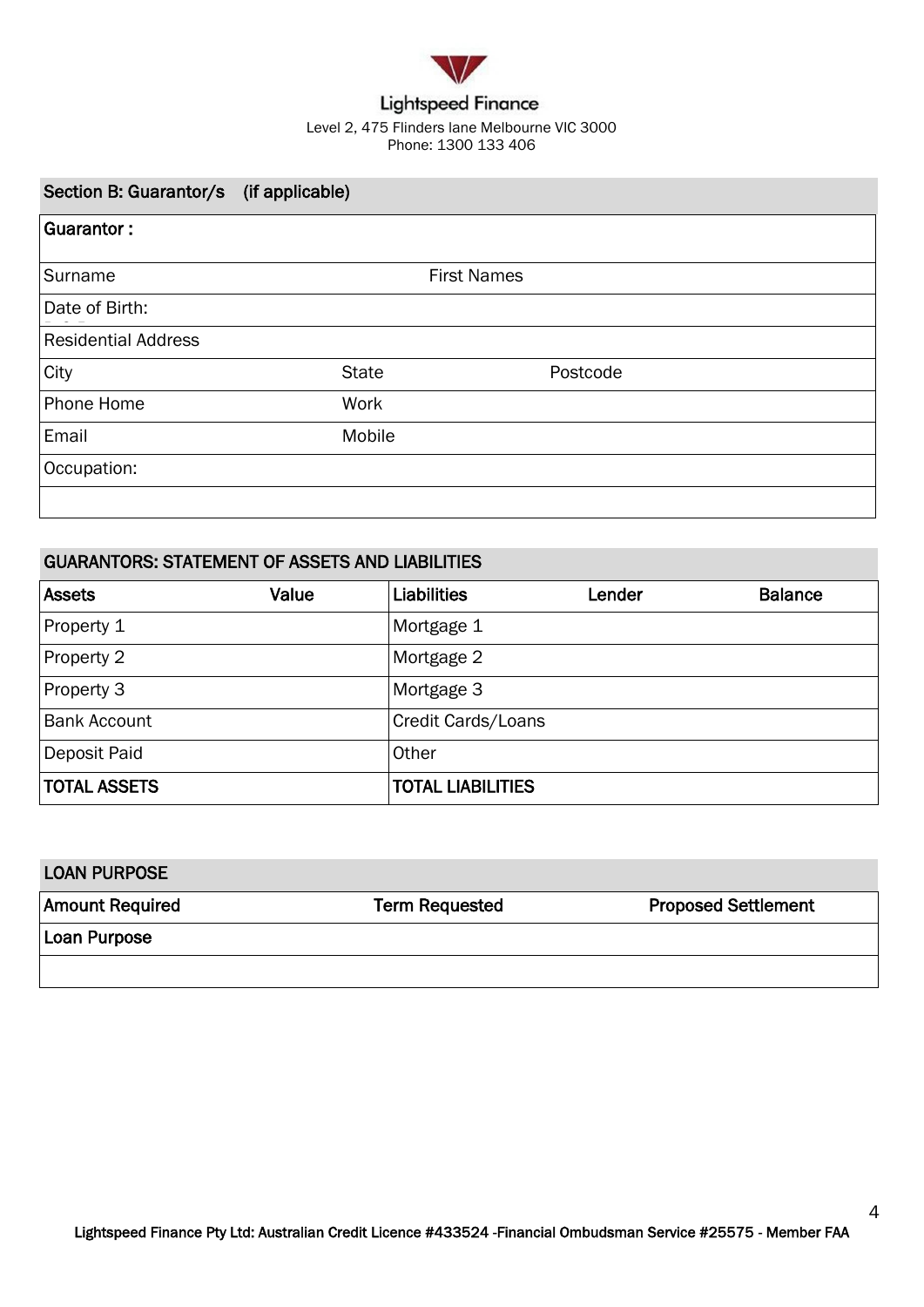

### Level 2, 475 Flinders lane Melbourne VIC 3000 Phone: 1300 133 406

| <b>BORROWER DECLARATIONS</b> |                                                                                                                                                                                                                                                               |
|------------------------------|---------------------------------------------------------------------------------------------------------------------------------------------------------------------------------------------------------------------------------------------------------------|
| YES NO                       | <b>1.</b> Have you, or your spouse, ever been declared bankrupt or insolvent, or assigned either estate for<br>the benefit of creditors, or have you, or your spouse, had any unsatisfied court judgements<br>against you or defaulted on any previous loans? |
|                              | <b>2.</b> Have you, or your spouse, ever been shareholders or officers of any company of which a<br>manager, receiver and/or liquidator has been appointed or have there been any unsatisfied<br>judgements against such a company?                           |
|                              | <b>3.</b> Has any fee charge been paid or promised to any other person as consideration for obtaining<br>approval for this loan?                                                                                                                              |
|                              | 4. Have you or anyone on your behalf submitted an application to another lender for this loan?                                                                                                                                                                |
|                              | <b>5.</b> Have you or will you be borrowing additional funds to complete the proposed purchase or<br>development of the mortgaged property? If yes give details.                                                                                              |
|                              |                                                                                                                                                                                                                                                               |

### IMPORTANT

**You should not sign this declaration unless this loan is wholly or predominantly for business purposes. By signing this declaration you may lose your Protection under the Consumer Credit Code.**

### **BUSINESS PURPOSE DECLARATION** (Must be Completed)

*I/We declare that the credit to be provided to me/us by Lightspeed finance Pty Ltd ACN 148 868 786 is to be applied wholly or predominantly for business purposes (more than 60%).*

Signature \_\_\_\_\_\_\_\_\_\_\_\_\_\_\_\_\_\_\_\_\_\_\_\_\_\_\_\_\_\_\_\_ Signature \_\_\_\_\_\_\_\_\_\_\_\_\_\_\_\_\_\_\_\_\_\_\_\_\_\_\_ Signature \_\_\_\_\_\_\_\_\_\_\_\_\_\_\_\_\_\_\_

### **CREDIT AND PERSONAL INFORMATION PRIVACY**

The Privacy Act 1988 ('Act') regulates the obtaining, use and disclosure of certain personal and credit information about you. For more information, please refer to The lender's website.

Please read the following consent carefully and obtain appropriate professional advice if it contains anything you do not clearly understand.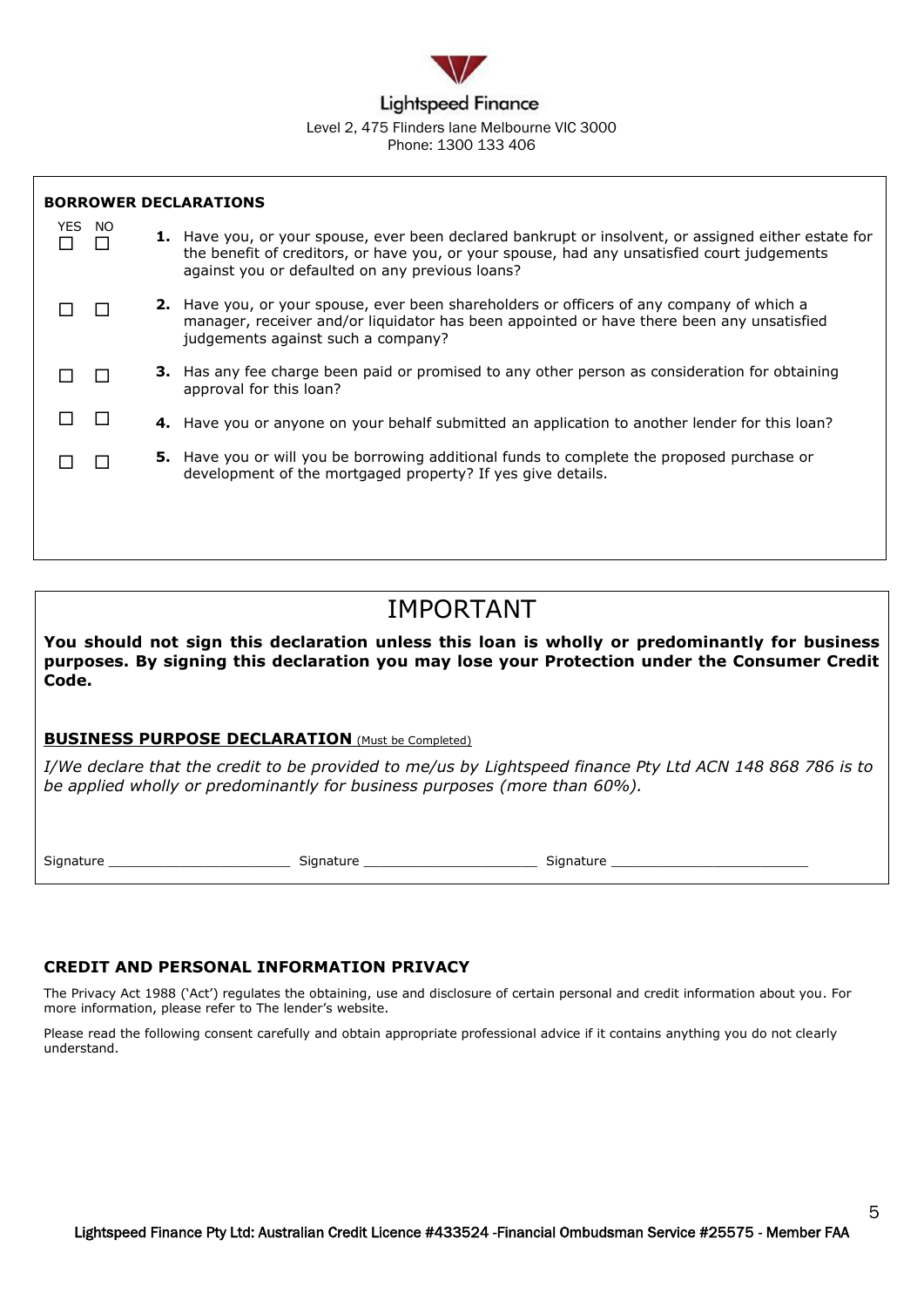

#### Level 2, 475 Flinders lane Melbourne VIC 3000 Phone: 1300 133 406

#### **Consent** In this document:

- '*commercial credit arrangement'* means any arrangement concerning commercial credit in connection with my application;
- '*application*' means, as applicable, my application to The lender as a borrower under a *commercial credit arrangement* or my application to the lender to guarantee a proposed borrower under a *commercial credit arrangement*;
- '*commercial credit*' means credit provided or to be provided by The lender to be applied wholly or predominantly for business or investment purposes (or for both purposes);
- '*credit report*' has the same meaning as it does in the Act;
- '*1*', '*me*' and '*my*' include, as applicable, *we, us* and *our*;
- '*permitted information*' means any personal information, credit information or credit report about me that is permitted to be obtained, used or disclosed in accordance with and to the extent permitted by section 18 of the Act;
- '*The lender*' means, as applicable, Lightspeed Finance Pty Ltd ACN 148 868 786 , or its solicitors, and any related corporation.

### **I agree that** in connection with:

- my application;
- the making of a commercial credit arrangement;
- the on-going management and administration of a commercial credit arrangement;
- the collection of any amounts payable to the lender under a commercial credit arrangement that are overdue for payment; and
- the collection or recovery of any debts or other amounts payable to the lender under a commercial credit arrangement;

#### *The lender* may do any of the following:

- obtain and use permitted information from a credit reporting agency;
- obtain and use permitted information from another credit provider or any lawful source of such information;
- disclose permitted information in its possession to:
	- a credit reporting agency;
	- another credit provider in accordance with my written authority;
	- a prospective quarantor of a proposed commercial credit arrangement to enable that prospective guarantor to determine whether or not to offer the proposed guarantee;
	- my guarantor of a commercial credit arrangement as may be requested by the guarantor from time to time or in relation to the enforcement or proposed enforcement of the

#### guarantee;

- a mortgage insurer in connection with the provision or proposed provision of mortgage
- insurance; a person or body generally recognised and accepted in the community as being appointed or established for the purposed of settling any dispute that may arise between the lender and me in connection with a commercial credit arrangement;
- any appropriate State or Territory Minister, Department or authority to assist with the facilitation of a commercial credit arrangement or the management or supervision of schemes or arrangements under which such assistance is given;
- a supplier of goods or services to me to enable that supplier to determine whether or not accept payment from me by means of a credit card or electronic funds transfer;
- a person or body considering taking an assignment of or discharging on my behalf a debt owed by me to the lender;
- a person or body engaged by the lender to manage an commercial credit arrangement, including the collection of any overdue payments and the collection or recovery of any debts or other amounts payable to the lender under a commercial credit arrangement;
- a corporation, including its professional advisors, in connection with the purchase or assignment of an obligation owed to or security taken by the lender in relation to a commercial credit arrangement;
- another credit provider with security over all or part of the same security as the lender under a commercial credit arrangement and where I am at least 60 days overdue in making a payment under wither the commercial credit arrangement or the other credit provider's loans to enable the lender and the other credit provider to decide what action to take in relation to the overdue payment;
- to any person where the disclosure is required or authorised by law;
- me:
- any person in accordance with my written authority; and

6

to any person authorised in writing by me to operate any account with the lender resulting from my application